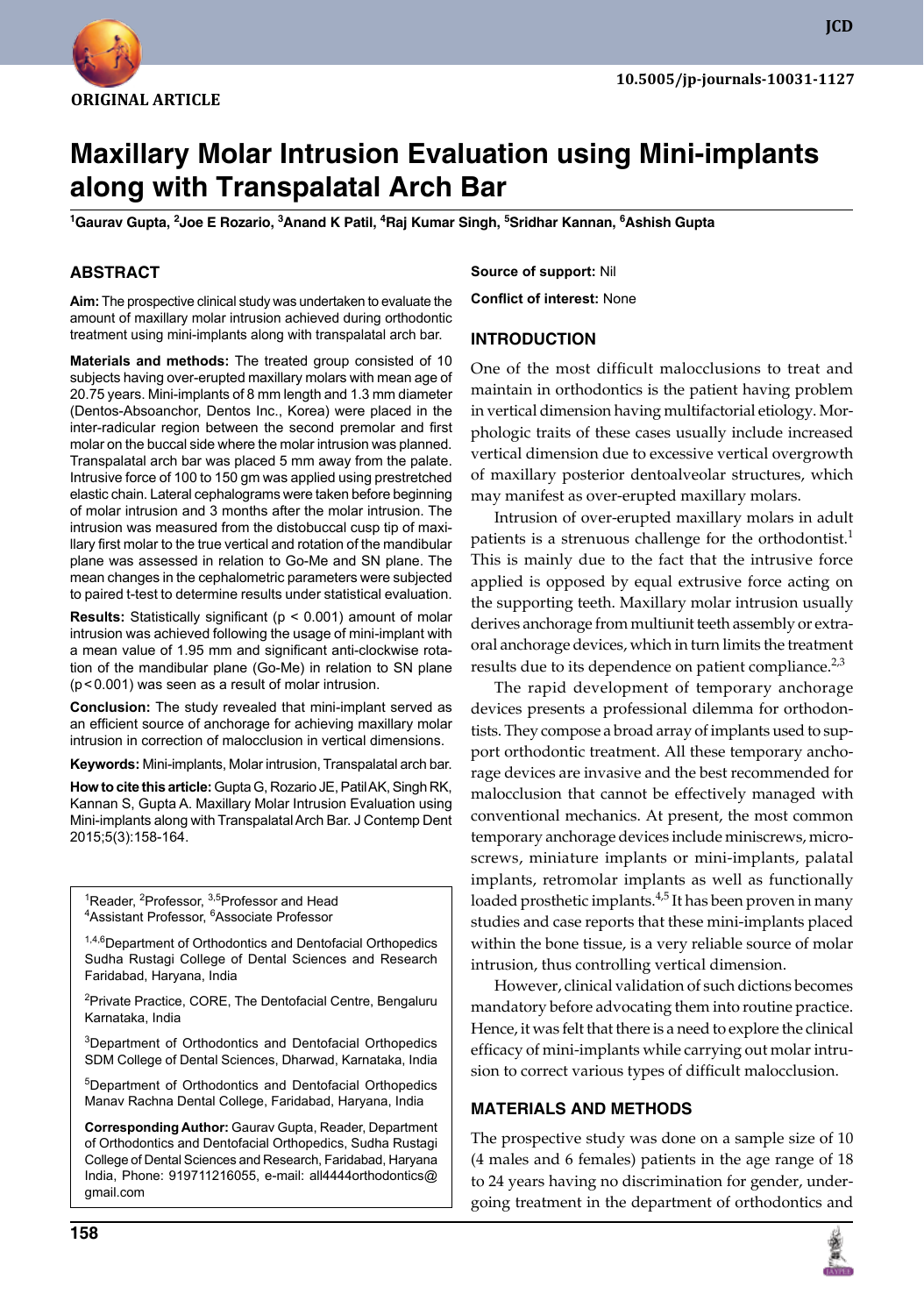dentofacial orthopedics. The study design was reviewed and approved by the Institutional Ethical and Review committee and an informed consent was taken for each patient who participated in the study.

# **Criteria for Selection of Sample**

Patients having supraerupted maxillary molar unilaterally or bilaterally and whose profile or malocclusion can be corrected by true molar intrusion having no medical problem were included in the study whereas subjects with systemic and periodontal problems and age below 18 years were not included in the study.

# **Armamentarium**

- Mini-implant DENTOS-AbsoAnchor Inc. Korea of 1.3 mm diameter and 8 mm length.
- Dontrix gauge (ODG-503 Invecta 16 OZ, 01-39).
- Cephalostat-Rotograph 230/Eur-4 X-ray machine (Villa System Medically, Italy).
- Hardware-APC workstation Hp pavilion dv6000, Intel Centrino Duo processor with 512 MB RAM 80 GB secondary storage.
- Software Windows XP professional.
- Digital Camera-Nikon Coolpix S10 VR of 6.0 megapixels and 10× optical zoom.
- Lacquered polyester acetate tracing paper.
- Staedtler 0.3 mm mars micro lead pencil.
- Anesthetic sprays NUMMIT-Lidocaine Topical Aerosol USP with 2% lignocaine.

# **Method of Implant Placement**

The mini-implant (DENTOS-AbsoAnchor) with length of 8 mm and diameter of head 1.3 mm was fixed in the inter-radicular region between the second premolar and first molar on the buccal side after application of anesthetic spray (NUMMIT-Lidocaine Topical Aerosol USP) with 15% lidocaine.

All mini-implants were placed by a single operator and were loaded immediately with no waiting period. An orthodontic force of 100 to 150 gm was applied by means of prestretched elastic chain from the mini-implant head to the hook of triple tube on the banded maxillary first molar for molar intrusion. The intrusive force was measured using Dontrix gauge (ODG-503 INVECTA 16 OZ. 01-39;1 Ounce as equivalent to 28.3 gm). All the mini-implants were placed after initial alignment of teeth on continuous 0.018 inch round stainless steel premium. plus archwire of AJ Wilcock Company, Australia. In order to prevent buccal flaring of maxillary molar, a modified transpalatal arch bar with two small U-loops was placed on palatal side (Fig. 1).

The transpalatal arch was kept 5 mm away from the palatal mucosa to exert an intrusive force on molar from palatal side.<sup>6</sup> The time interval for which molar intrusion was carried out was 3 months. The elastic chain was changed every month in order to deliver sustained intrusive force.

# **Methods of Evaluating Treatment Changes**

Cephalometric records and methodology of assessment. The lateral cephalometric radiographs of all the patients included in the study were taken on a Rotograph 230/ Eur-4 X-ray machine (Villa System Medically, Italy). Two lateral cephalograms were obtained, one before intrusion of the molar and the second one immediately after the intrusion phase was completed. The lateral cephalograms were taken with the subject in standing position, keeping the visual axis parallel to the floor under standard exposure and position.

All the tracings were made on 75 μm lacquered polyester acetate tracing papers (Garware Polyester Ltd., Mumbai) using a 0.3 mm Staedtler Mars micro lead pencil (Germany). A single operator performed the tracings in a standardized manner to avoid errors due to any interoperator error or variations. The hard tissue landmarks (Fig. 2), reference planes (Fig. 3) and angular measurements used in the study were as defined by Alexander Jacobson and Thomas Rakosi.<sup>7</sup>

Assessment of maxillary first molar intrusion was measured as a perpendicular from the distobuccal cusp tip of maxillary first molar to the sella-nasion plane, Frankfurt horizontal plane, palatal plane and the true vertical line. The lateral cephalometric tracings taken before and after molar intrusion were superimposed along the palatal plane registered at anterior nasal spine (Fig. 4).



**Fig. 1:** Modified transpalatal arch bar with loops placed 5 mm away from palate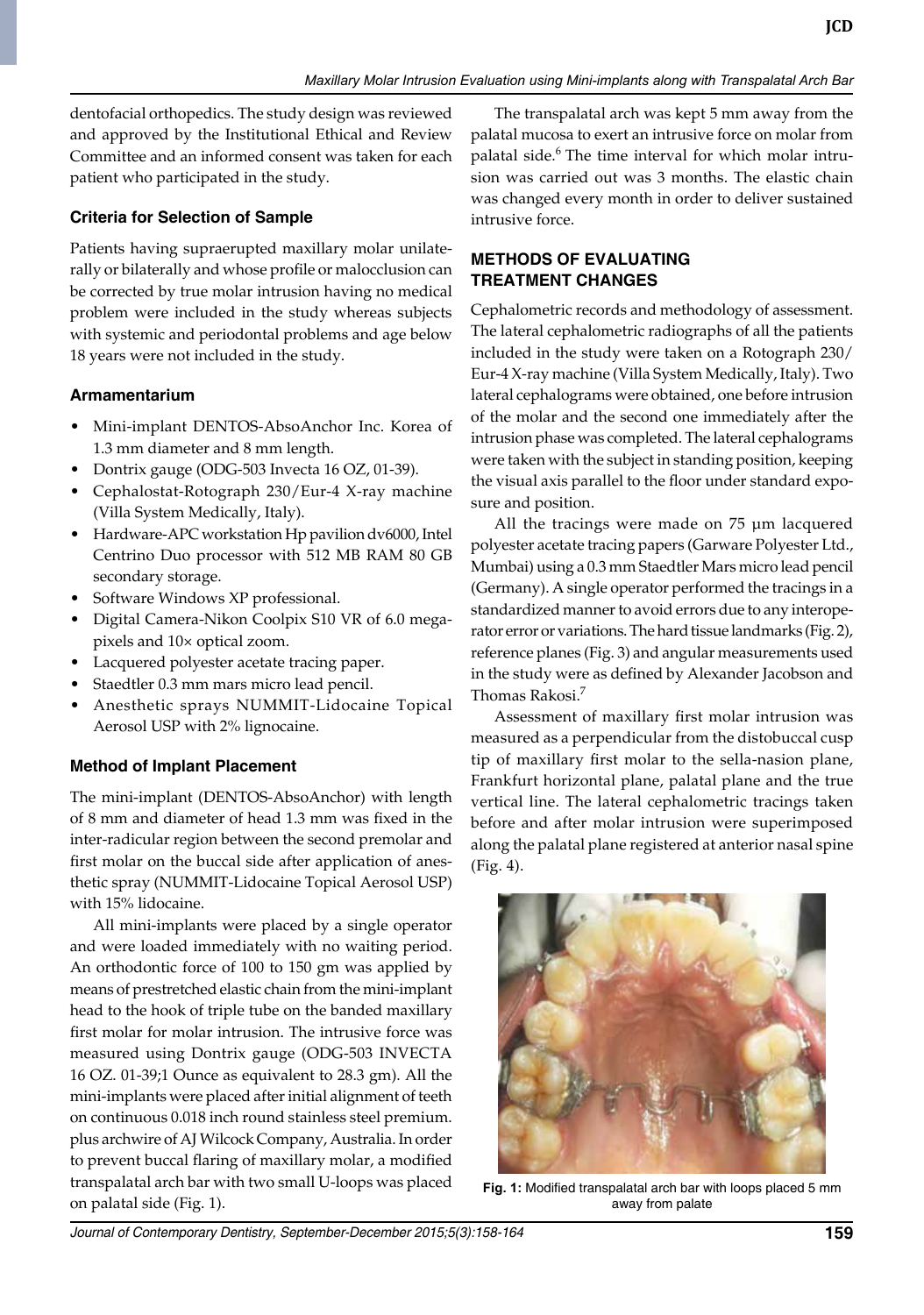

**Fig. 2:** Hard tissue landmarks (1: Sella; 2: Nasion; 3: Ptm point; 4: ANS; 5: PNS; 6: Subspinale; 7: Supramentale; 8: Condylion; 9: Menton; 10: Gnathion; 11: Pogonion; 12: Gonion; 13: Articulare; 14: U6; 15: Uis; 16: Lii)

# **Cephalometric Landmarks**

*Sella (S)*: Geometric center of the pituitary fossa located by the visual inspection.

*Nasion (N)*: The most anterior point of the frontonasal suture in the midsagittal plane.

*Ptm point*: It is the intersection of the inferior border of foramen rotundum with the posterior wall of the pterygomaxillary fissure.

*Anterior nasal spine (ANS)*: The anterior tip of the sharp bony process of the maxilla at the lower margin of the anterior nasal opening.

*Posterior nasal spine (PNS)*: The posterior spine of the palatine bone constituting the hard palate. This is a constructed point, the intersection of a continuation of the anterior wall of the pterygopalatine fossa and the floor of the nose.

*Subspinale (A):* The most posterior midline point in between the ANS and prosthion.

*Supramentale (B):* The most posterior midline point in the concavity of the mandible between the infradentale and the hard tissue pogonion.







**Fig. 3:** Reference planes (1: Sella Nasion plane; 2: Frankfurt plane; 3: Palatal plane; 4: Occlusal plane; 5: Mandibular plane; 6: True vertical)

*Condylion (Cd):* The most superior point on the head of the condyle.

*Menton (Me):* The lowest point on the symphyseal shadow of mandible.

*Gnathion (Gn):* A point located between the most anterior and inferior point of the bony chin.

*Pogonion (Pog):* Most anterior point of the bony chin, in the median plane.

*Gonion (Go):* A point on the curvature of the angle of the mandible, formed by the intersection of the lines tangent to the posterior margin of the ascending ramus and mandibular base.

*Articulare (ar):* It is the point of intersection of the posterior margin of the ascending ramus and the outer margin of the cranial base.

*Upper molar cusp tip (U6):* Distobuccal cusp tip of the permanent maxillary first molar.

*Uis:* Incisor superius. Tip of the crown of the most anterior maxillary central incisor.

*Lii:* Incisor inferius. Tip of the crown of the most anterior mandibular central incisor.

#### **REFERENCE PLANES**

*Sella-Nasion plane*: Line joining the center of the pituitary fossa and the nasion.

*Frankfurt plane*: The plane formed by the line joining porion to orbitale.

*Palatal plane*: The plane joined by forming ANS to PNS. *Occlusal plane*: The plane formed by the line passing through

the overlapping cusps of the premolars and molars.

*Mandibular plane*: The plane formed by joining the gonion and menton.

*True vertical plane (TV)*: The plane drawn perpendicular to Frankfurt horizontal plane from the point Sella.

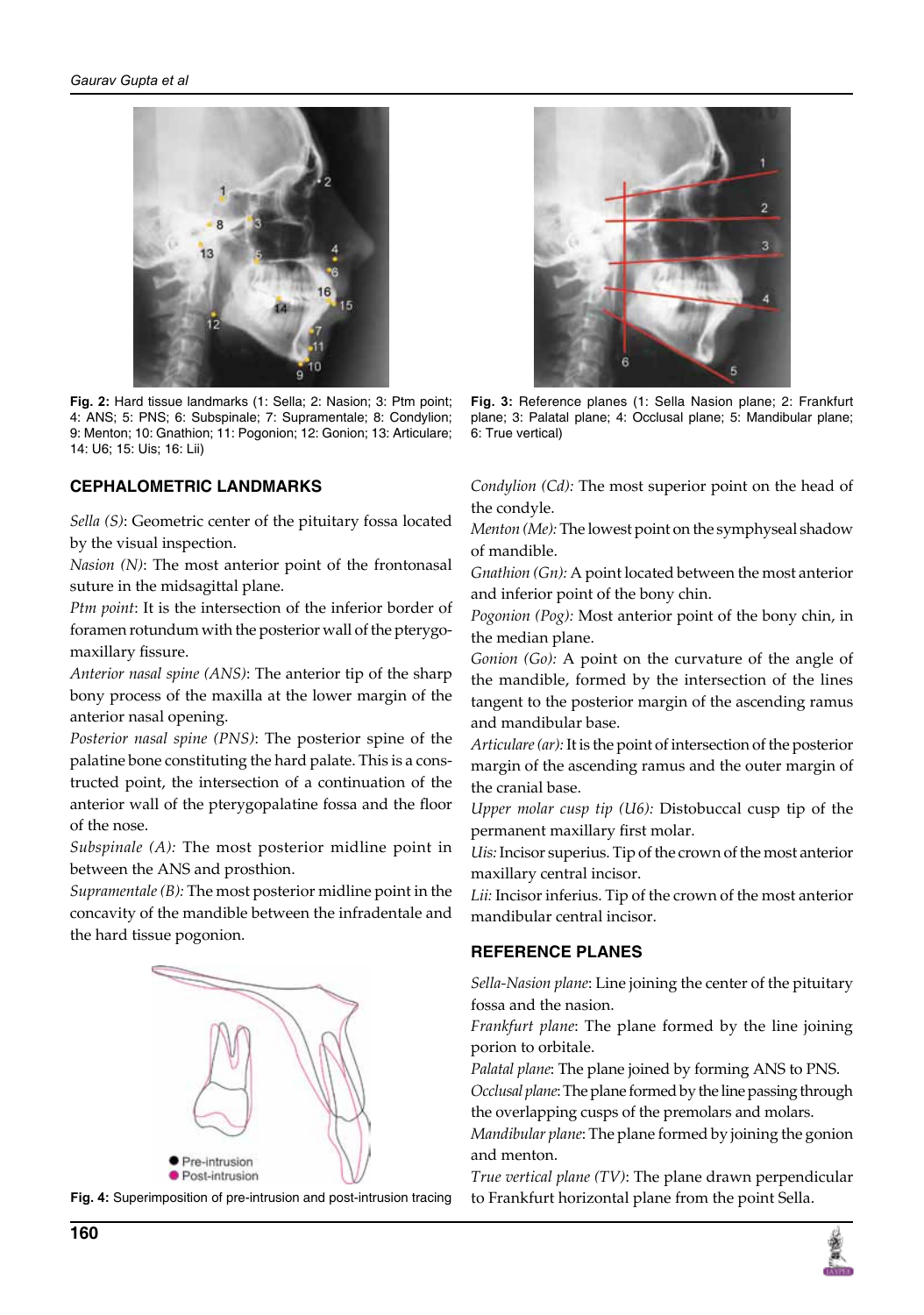The cephalometric angular and linear measurements were used as defined by Thomas Rakosi, Alexander Jacobson and Erverdi N, Keles A, Nanda R $.8^{\circ}$  The pre-intrusion and the post-intrusion cephalogram tracings (Fig. 5) were analyzed and measurements were made to evaluate the amount of molar intrusion achieved.

### **CEPHALOMETRIC MEASUREMENTS UNDERTAKEN**

#### **Angular Measurements**

*SN-GoMe*: Angle between Sella-Nasion plane and mandibular plane (Gonion-Menton).

*Palatal plane-SN plane*: Angle between palatal plane (ANS-PNS) and Sella-Nasion plane.

*Palatal plane-occlusal plane*: Angle between palatal plane (ANS-PNS) and occlusal plane.

*Occlusal plane-mandibular plane*: Angle between occlusal plane and mandibular plane.

*Palatal plane-mandibular plane*: Angle between palatal plane and mandibular plane.

*L1-MP*: Angle formed between the long axis of mandibular central incisor and mandibular plane.

*U1-SN*: Angle formed between the long axis of maxillary central incisor and sellanasion plane.

### **Linear Measurements**

*U6-PP*: Perpendicular distance between distobuccal cusp tip of maxillary first molar and palatal plane (PP).



*U6-TV*: Perpendicular distance from distobuccal cusp tip of maxillary first molar and true vertical plane.

*Uis-palatal plane*: Perpendicular distance from the incisal edge of the maxillary central incisor to the palatal plane. *Uis-TV*: Perpendicular distance from the incisal edge of maxillary central incisor to the true vertical.

# **STATISTICAL ANALYSIS**

The data obtained were subjected to statistical analysis. The mean, standard error, and standard deviation were tabulated. The student's paired t-test was used to determine the level of significance and the correlation of intrusion achieved before and after treatment.

Statistical significance was considered at p-value of:

- $p > 0.05$  not significant
- p < 0.05 significant
- p < 0.01 highly significant
- p < 0.001 very highly significant.

# **RESULTS**

- Comparison of cephalometric angular measurements (in degrees) of SN-GoMe (Table 1) for 15 patients, the mean obtained for pre-intrusion values was  $31.40 \pm$ 4.29. The mean obtained for post-intrusion values, for the same set of patients, was  $29.85 \pm 4.37$ . A comparison of mean of post-intrusion values with the preintrusion values, showed a difference of 1.55. When the mean of pre-intrusion and post-intrusion values were compared at the statistical level using student's paired t-test, significant difference were obtained at p<0.001 which reveals statistically significant reduction in steepness of mandibular plane.
- Comparison of cephalometric angular measurements (in degrees) of PP-SN plane (Table 2), of pre-intrusion and post-intrusion values at the statistical level using paired t-test, no statistically significant difference were obtained at  $p < 0.001$ . It shows that there was no change in angular measurement of PP-SN from pre-intrusion to post-intrusion. The mean obtained for pre-intrusion values was  $6.45 \pm 2.43$  and mean for post-intrusion values was  $7.00 \pm 3.01$ . The mean difference obtained was –0.55. Statistically non-significant results were obtained at  $p > 0.05$  when statistical analysis was done using paired t-test.
- When the cephalometric angular measurements of PPocclusal plane (Table 3) were done, the mean obtained for pre-intrusion values was  $9.15 \pm 3.75$ . The mean obtained for post-intrusion values was  $6.55 \pm 3.71$ . The comparison of mean of post-intrusion values with the pre-intrusion values showed a mean difference of 2.60. **Fig. 5:** Pre-intrusion and post-intrusion cephalometric tracings When the mean of pre-intrusion and post-intrusion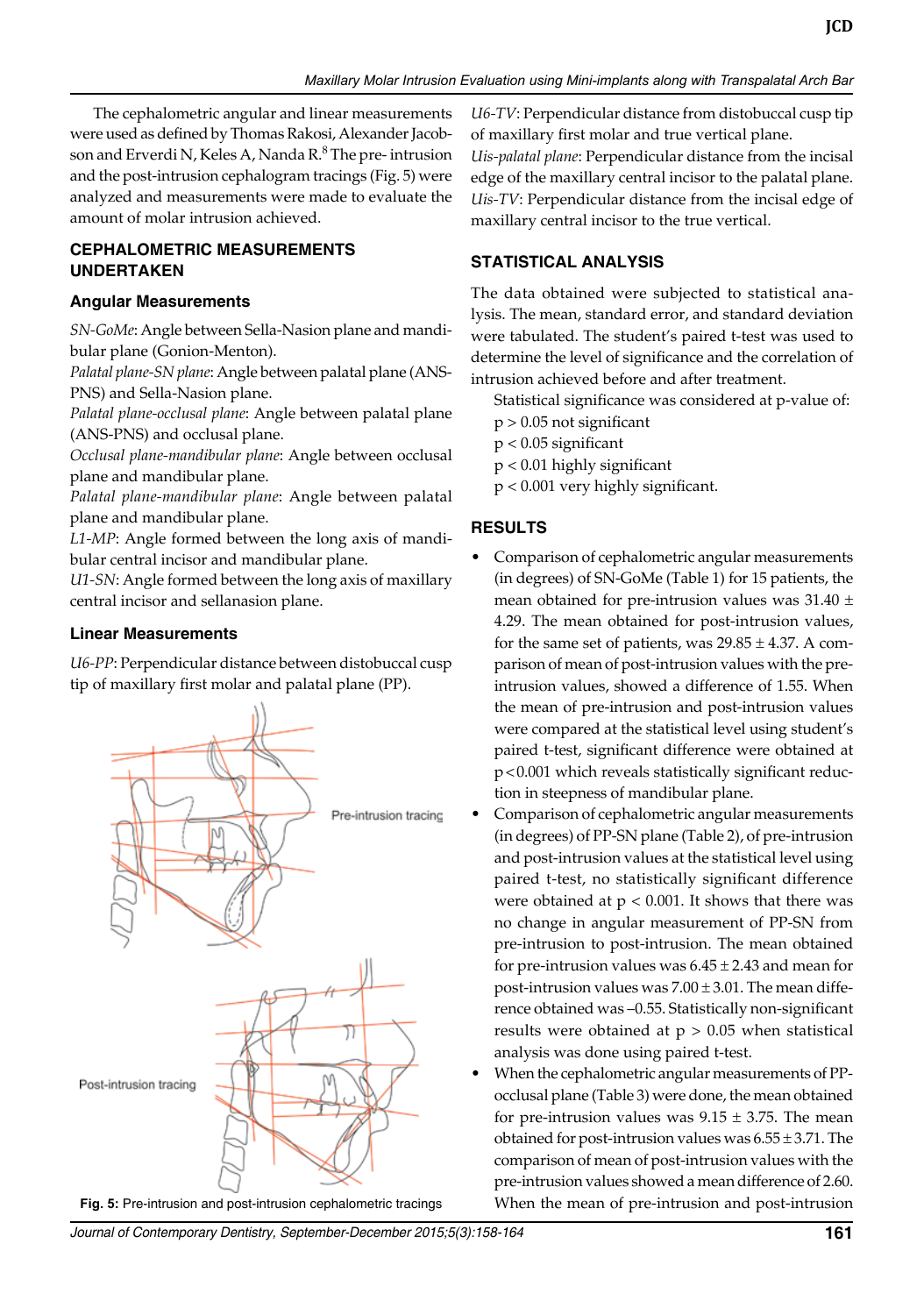**Table 1:** Cephalometric comparison of angular measurement of SN-GoMe (on account of maxillary molar intrusion using paired t-test)

| Measurement                                                           | Mean    | SD     | Mean Diff. | SD Diff. | % of change | Paired t-value | p-value |  |
|-----------------------------------------------------------------------|---------|--------|------------|----------|-------------|----------------|---------|--|
| Pre-intrusion                                                         | 31.4000 | 4.2934 | .5500      | 0.5503   | 4.9363      | 8.9078         | 0.0000* |  |
| Post-intrusion                                                        | 29.8500 | 4.3719 |            |          | _           | _              | –       |  |
| $\star$ lichte sinnificant at 0.40/ loual of sinnificance (n < 0.004) |         |        |            |          |             |                |         |  |

\*Highly significant at 0.1% level of significance (p<0.001)

**Table 2:** Cephalometric comparison of angular measurement of PP-SN (on account of maxillary molar intrusion using paired t-test)

| Measurement    | Mean   | SD     | Mean Diff.               | SD Diff. | % of change | Paired t-value | p-value |
|----------------|--------|--------|--------------------------|----------|-------------|----------------|---------|
| Pre-intrusion  | 6.4500 | 2.4318 | $-0.5500$                | 1.3427   | $-8.5271$   | $-1.2954$      | በ 2274  |
| Post-intrusion | 7.0000 | 3.0185 | $\overline{\phantom{m}}$ |          |             | _              |         |

**Table 3:** Cephalometric comparison of angular measurement of PP-occlusal plane (on account of maxillary molar intrusion using paired t-test)

| Measurement    | Mean   | SD     | Mean Diff.               | SD Diff. | % of change | Paired t-value | p-value   |
|----------------|--------|--------|--------------------------|----------|-------------|----------------|-----------|
| Pre-intrusion  | 9.1500 | 3.7568 | 2.6000                   | 1.5239   | 28.4153     | 5.3954         | $0.0004*$ |
| Post-intrusion | 6.5500 | 3.7152 | $\overline{\phantom{m}}$ | _        | _           | __             | __        |
|                |        |        |                          |          |             |                |           |

\*Highly significant at 0.1% level of significance (p < 0.001)

values were compared at the statistical level using paired t-test, significant difference were obtained at p<0.001. This showed statistically significant reduction in the occlusal plane divergence with the maxillary molar intrusion.

- Comparison of cephalometric angular measurements (in degrees) of Occlusal plane-GoMe (Table 4) at statistical level using paired t-test showed no statistically significant differences at  $p < 0.001$ . The mean obtained for pre-intrusion values was  $16.7 \pm 4.62$ . The mean obtained for post-intrusion values was  $15.9 \pm$ 4.17. The mean difference obtained was 0.80.
- Comparison of cephalometric angular measurements (in degrees) of PP-GoMe (Table 5) showed pre-intrusion values of  $25.7 \pm 4.90$ . The mean obtained for postintrusion values was  $22.50 \pm 4.70$ . A comparison of mean of post-intrusion values with the pre-intrusion values showed a difference of 3.25. When the mean of pre-intrusion and post-intrusion values were compared at the statistical level using student's paired t-test, significant difference were obtained at p < 0.001 which confirms statistically significant reduction in the steepness of mandibular plane.
- On comparison of cephalometric linear measurements (in mm) of U6-PP (Table 6) the mean value obtained for pre-intrusion values was  $23.70 \pm 2.31$ . The mean obtained for post-intrusion values was  $22.45 \pm 2.21$ . A comparison of mean of post-intrusion values with the pre-intrusion values showed a difference of 1.25. On comparing the mean values at statistical level using paired t-test, significant differences were obtained at  $p < 0.001$ .
- Comparison of cephalometric linear measurements (in mm) of U6-TV (Table 7) the mean value n obtained for pre-intrusion was  $69.8 \pm 4.38$ . The mean obtained for post-intrusion values was  $67.85 \pm 4.28$ . The mean difference of 1.95 was obtained on comparing the mean of post-intrusion values with the pre-intrusion values. Statistical comparison of the mean values using student's paired t-test showed statistically significant difference in the linear measurements at  $p < 0.001$ .

# **DISCUSSION**

True intrusion of a tooth takes place when the forces are directed through the center of resistance. But directing

#### **Table 4:** Cephalometric comparison of angular measurement of occlusal plane-GoMe (on account of maxillary molar intrusion using paired t-test)

|                | on acceding or maximally molar intraction acting pairoally tool) |        |                          |          |             |                |         |  |
|----------------|------------------------------------------------------------------|--------|--------------------------|----------|-------------|----------------|---------|--|
| Measurement    | Mean                                                             | SD     | Mean Diff.               | SD Diff. | % of change | Paired t-value | p-value |  |
| Pre-intrusion  | 16.7000                                                          | 4.6200 | 0.8000                   | .5492    | 4.7904      | .6330          | 0.1369  |  |
| Post-intrusion | 15.9000                                                          | 4.1753 | $\overline{\phantom{m}}$ | _        |             |                |         |  |

**Table 5:** Cephalometric comparison of angular measurement of PP-GoMe (on account of maxillary molar intrusion using paired t-test)

| Measurement                                                                   | Mean    | SD     | Mean Diff.               | SD Diff. | % of change | Paired t-value | p-value             |  |
|-------------------------------------------------------------------------------|---------|--------|--------------------------|----------|-------------|----------------|---------------------|--|
| Pre-intrusion                                                                 | 25.7500 | 4.9061 | 3.2500                   | 1.4767   | 12.6214     | 6.9598         | 0.0001 <sup>1</sup> |  |
| Post-intrusion                                                                | 22.5000 | 4.7022 | $\overline{\phantom{m}}$ | _        |             | _              |                     |  |
| <sup>1</sup> Highly significant at 0.1% level of significance ( $p < 0.001$ ) |         |        |                          |          |             |                |                     |  |

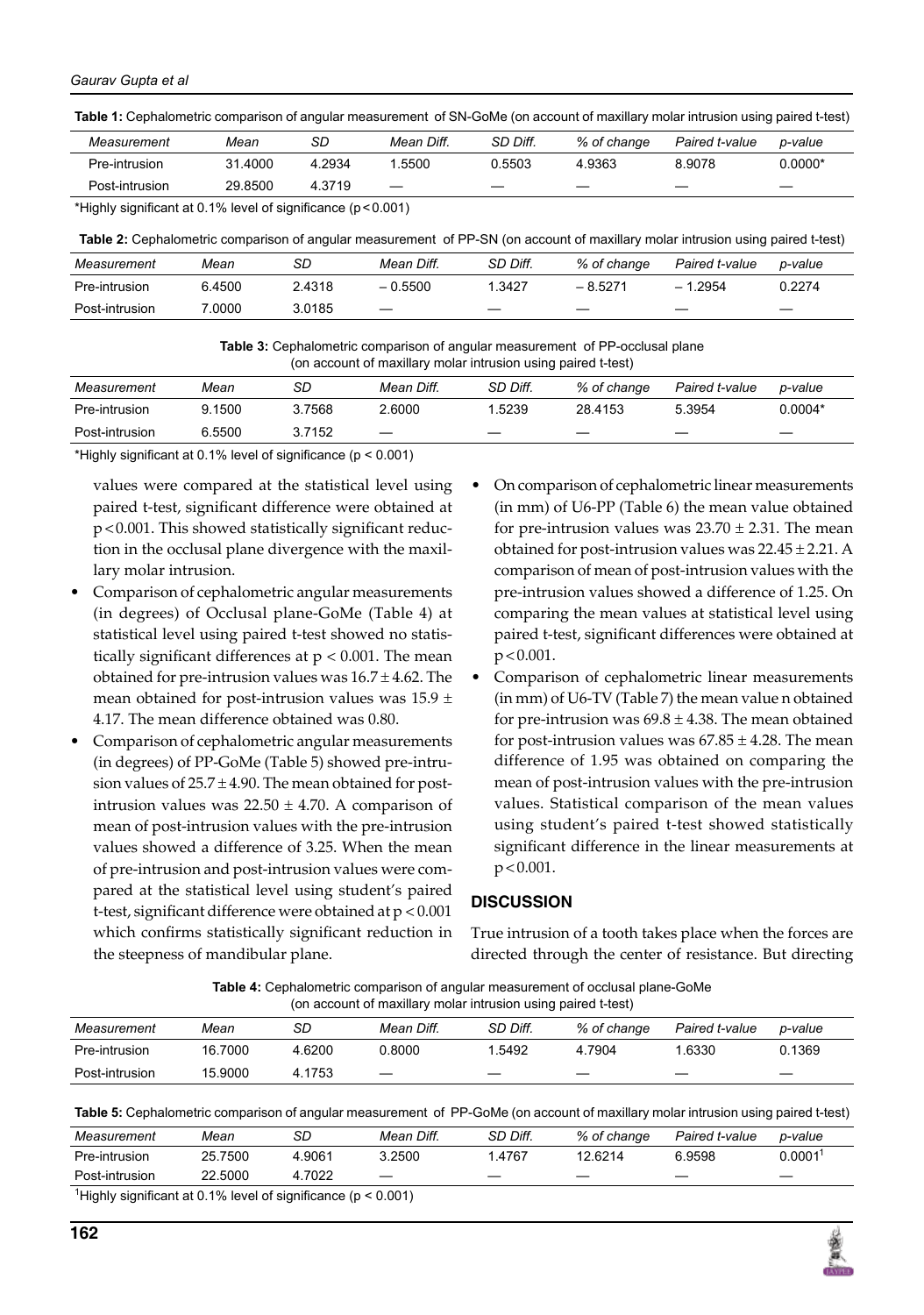*Maxillary Molar Intrusion Evaluation using Mini-implants along with Transpalatal Arch Bar*

|  |  | Table 6: Cephalometric comparison of angular measurement of U6-PP (on account of maxillary molar intrusion using paired t-test) |
|--|--|---------------------------------------------------------------------------------------------------------------------------------|
|--|--|---------------------------------------------------------------------------------------------------------------------------------|

| Measurement                                                                   | Mean    | SD     | Mean Diff.        | SD Diff. | % of change | Paired t-value | p-value    |  |
|-------------------------------------------------------------------------------|---------|--------|-------------------|----------|-------------|----------------|------------|--|
| Pre-intrusion                                                                 | 23.7000 | 2.3118 | .2500             | 0.6346   | 5.2743      | 6.2284         | $0.0002^1$ |  |
| Post-intrusion                                                                | 22.4500 | 2.2167 | $\hspace{0.05cm}$ |          |             |                |            |  |
| <sup>1</sup> Highly significant at 0.1% level of significance ( $n < 0.001$ ) |         |        |                   |          |             |                |            |  |

nt at 0.1% level of significance (p<0.001)

**Table 7:** Cephalometric comparison of angular measurement of U6-TV (on account of maxillary molar intrusion using paired t-test)

| Measurement                                           | Mean    | SD     | Mean Diff.               | SD Diff. | % of change              | Paired t-value           | p-value                  |  |
|-------------------------------------------------------|---------|--------|--------------------------|----------|--------------------------|--------------------------|--------------------------|--|
| Pre-intrusion                                         | 69.8000 | 4.3856 | .9500                    | 0.9560   | 2.7937                   | 6 4504                   | 0.0001                   |  |
| Post-intrusion                                        | 67.8500 | 4.2821 | $\overline{\phantom{m}}$ | _        | $\overline{\phantom{a}}$ | $\overline{\phantom{a}}$ | $\overline{\phantom{a}}$ |  |
| $1$ Highly oignificant of 0.40/ loyal of oignificance |         |        |                          |          |                          |                          |                          |  |

<sup>1</sup>Highly significant at 0.1% level of significance

the force through the center of resistance has limited possibility in a clinical setup due to biologic constraints. As a result some degree of flaring is inevitable with any intrusive mechanics.<sup>9</sup> When intruding an over-erupted maxillary first molar after loss of its antagonist, the intrusive force should pass through the center of resistance of the tooth buccopalatally and mesiodistally, otherwise tipping may occur. Unwanted tipping can be prevented by using four microimplants (two placed palatally and two placed bucally) or a transpalatal bar.<sup>10-14</sup> In the present study, only one mini-implant has been placed high above the roots of the tooth, so that the intrusive force passed through the center of resistance of the tooth mesiodistally.<sup>10</sup> The transpalatal arch bar was placed 5 mm away from the palate to allow resting tongue pressure to aid with molar intrusion and to prevent the intruding molar crown from tipping buccally.<sup>15</sup>

# **INTERPRETATION OF RESULTS**

Assessment of mandibular plane, occlusal plane and palatal plane rotation due to molar intrusion:

- Comparison of angle between S-N plane and Mandibular plane (Go-Me) revealed decrease in the postintrusion values (Table 1) indicating rotation of the mandible in the anticlockwise direction leading to reduction in steepness of mandibular plane which can be as a result of maxillary molar intrusion.
- Angular measurements between P-P and S-N plane showed no change in angular measurement from preintrusion to post-intrusion (Table 2), which reflected that no maxillary growth in vertical plane occurred during the time interval when maxillary molar intrusion was carried out.
- Comparison of cephalometric angular measurements of P-P and Occlusal plane showed a decrease in the post-intrusion value which reflected as rotation of occlusal plane in the anticlockwise direction thus causing flattening of occlusal plane (Table 3). This change in occlusal plane can be attributed to intrusion of maxillary molar.
- Angle between occlusal plane and mandibular plane (Go-Me) showed no change in the inclination with

respect to mandibular plane (Table 4) during maxillary molar intrusion which may be due to simultaneous rotation of mandibular plane following anticlockwise rotation of occlusal plane.

• Cephalometric angular measurement between P-P and mandibular plane (Go-Me) revealed decreased post-intrusion values (Table 5) indicating anticlockwise rotation of mandibular plane which could be as a result maxillary molar intrusion.

# **Assessment of Amount of Molar Intrusion**

Comparison of cephalometric linear measurements of maxillary first molars (U6) with P-p (Table 6) and true vertical line (TV) (Table 7) revealed significant reduction in the linear distance from the distobuccal cusp tip of maxillary first molar to palatal plane and true vertical during maxillary molar intrusion. This decrease in the linear measurement from pre-intrusion to post-intrusion showed the amount of maxillary molar intrusion achieved.

# **COMPARISON WITH OTHER STUDIES**

Study done by Sherwood et al<sup>16</sup> and Erverdi et al<sup>17</sup> to validate the true intrusion of molars bilaterally by skeletal anchorage to close anterior open bite revealed mean amount of molar intrusion of 1.99 mm with closure of mandibular plane by 2.62° and decrease in occlusal plane inclination by 2.25° leading to anterior open bite closure over the period of 5.5 months. The present study is in close agreement with this study showing comparable equal amount of molar intrusion bilaterally along with closure of mandibular plane by 1.55° and decrease in occlusal plane inclination by 2.6°.

Investigated the envelope of intrusive movements of a maxillary molar with mini-implants as anchorage source using partial or full mouth fixed edgewise appliances was done by Yao et al<sup>2</sup> which showed a mean amount of maxillary molar intrusion of 3 to 4 mm with an intrusive force of 150 to 200 gm applied by using elastic chain between buccal mini plate and attachment on the first molar band. An equal amount of force was applied from the palatal